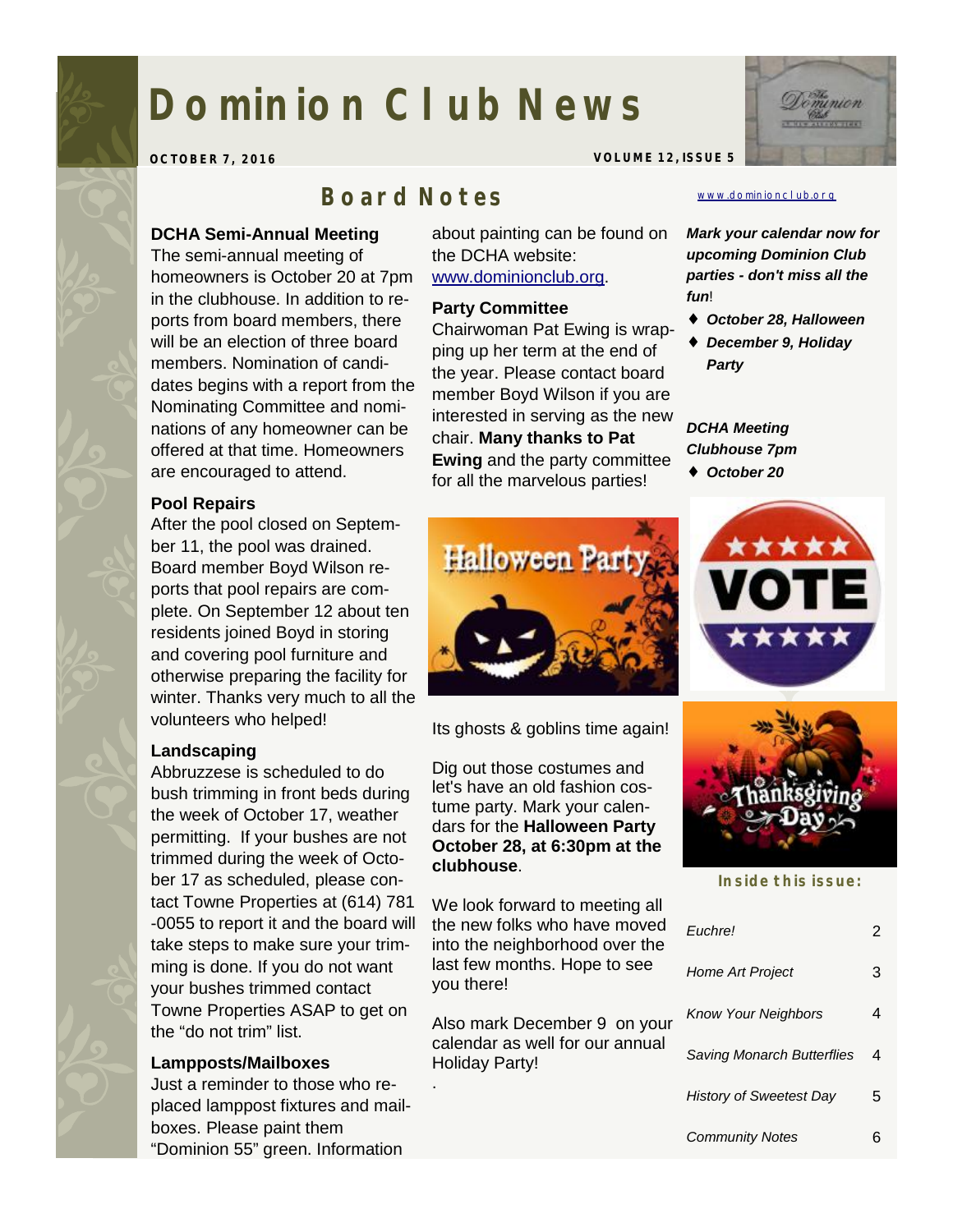

# *Euchre!*

Our neighbors Brad and Marty Day organized a Euchre night at the clubhouse on August 12. There were 12 people attending which made an even 3 tables. Marty Day tells the story…

"We had singles and couples and it all worked out like we had planned it that way. Time flew by and we played until after 9.

Barb Barson said "maybe next time we should all take our afternoon naps so we can stay up longer".



There were a couple of Bridge players, Joanne Seips and Mimi Townsend, who quickly picked up the game, but were amazed at the speed of the 5 trick play and how often we shuffle and deal in Euchre



Partners moved to a different table after each 10 point game which gave us a chance to visit with other neighbors.

There was a lot of laughter, beer and snacks, so seems like everyone had a good time.

Bruce Collins had bad cards all evening.

Brad Day played alone twice in one game and made 5 tricks both times giving him a rapid 8 points of a 10 point game.

We did not play for money as we knew Sarah Strahler always wins, at least she did at Dominion Club Bingo this year….

Bob Mertens helped with set up and clean up."

Thanks to Marty Day for the pictures...

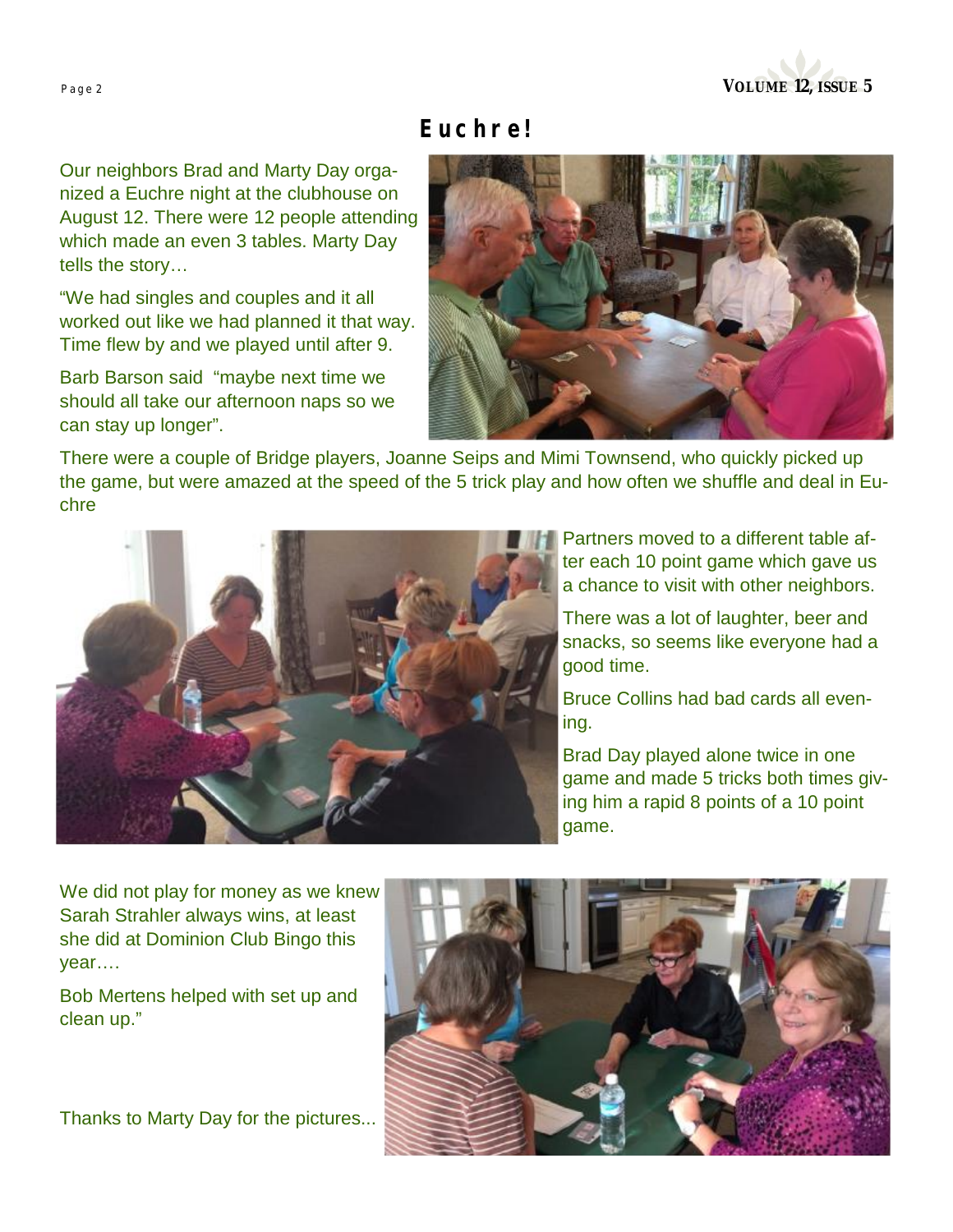

# *Home Art Project*







Ten of our neighbors met on August 30 at Vintage Restyled, a shop at 15 West Main Street in New

Albany to create some artistic decorations for their homes. Deb Susi, Ellen Evranian, Becky Rhoads, Lynda Hill, Janet Roth, Phyllis Solove, Brenda Smith, Myra Littleton,

Phyllis Morrisey, and Leisa Hartman used their creative skills and had a great time doing it.



Thanks to Deb Susi for the pictures...

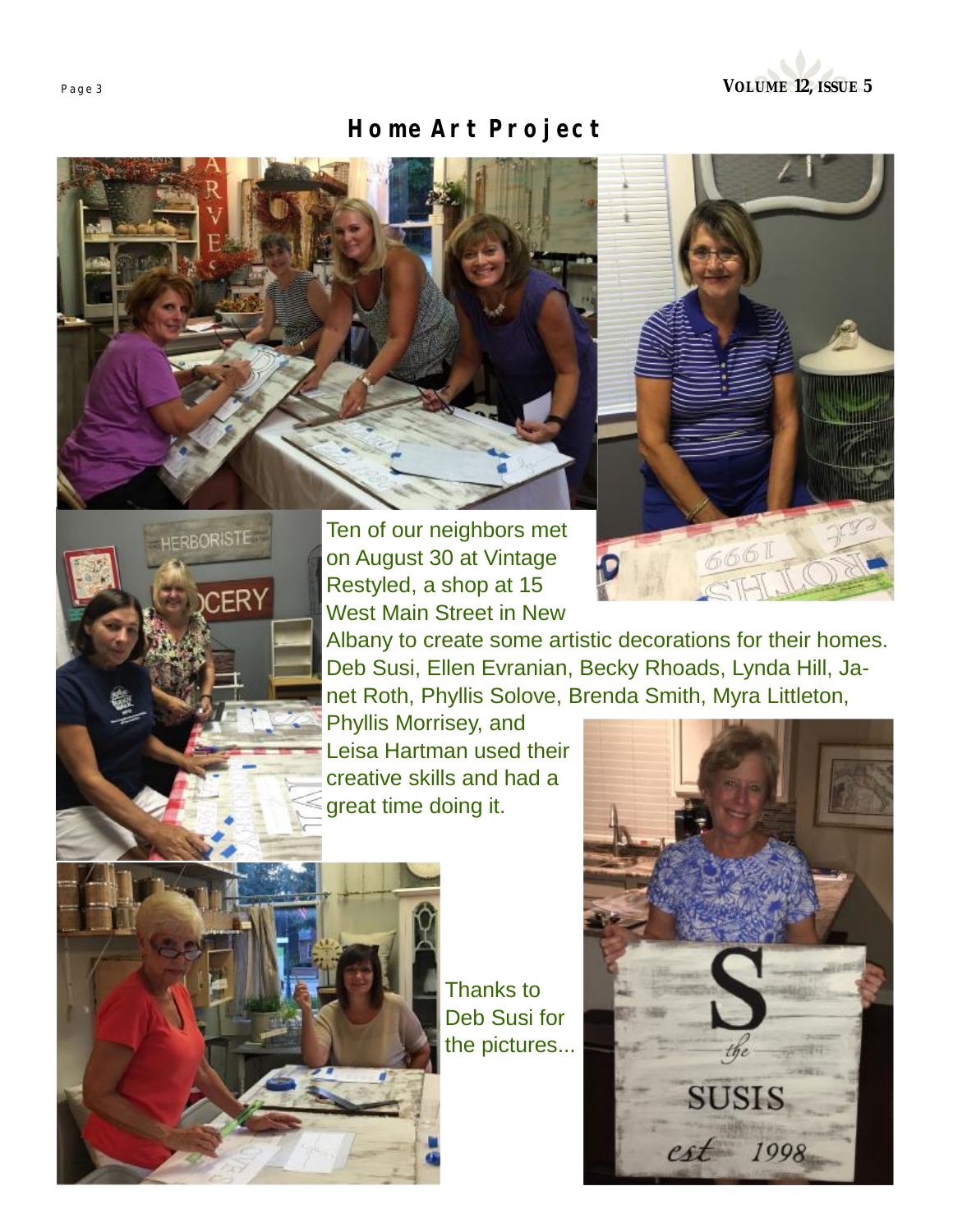

## *Know Your Neighbors by John Bradshaw*



**Craig and Gail Belair** moved to 6946 Camden Drive around mid-September. They moved here from Gahanna, where they had lived for 37 years.

Craig is VP of Sales for Fortner Upholstering Inc. Gail works for Children's Hunger Alliance, a statewide non-profit organization.

Their son and daughter-in-law live in Upper Arlington, along with grandsons, ages six and four. Their daughter and son-in-law live in Avon, Ohio along with granddaughters, ages five and three.

More than anything, they enjoy spending time with their children and grandchildren.

They are happy to be in the neighborhood and have enjoyed meeting all who have stopped by. They also enjoy being just around the corner from their sisterin-law, Margie Belair, a long-time Dominion Club resident.

### *Saving Monarch Butterflies*

Our neighbor, Janis Nelson, is participating in a nationwide project increase the population of monarch butterflies. "I am pleased to be able to assist in this US Fisheries and Wildlife project, part of the pollinators' effort. I know that there are several D.C. residents who are bird, bee, and butterfly enthusiasts, and this is one way we seniors can help to make our environment more healthy."



Milkweed is the sole host plant for monarch butterflies. This particular plant is lacking on the landscape and has had a direct effect on monarch populations. The volunteer effort is to collect milkweed seed pods between September 1 and October 30 when

they are at their best for harvesting.

Janis says, "Dominion Club residents have permission from the New Albany Links Golf Course pro to discreetly collect pods from naturalized areas along the course (i.e. along Bevelhymer, and the 12th hole); those of you on Keesee Circle may collect in the wild areas behind your homes. Please place pods in paper bags and drop them off to 6946 New Albany Road East/Lark Lane (driveway or patio are fine)."

Anyone interested in more information

or to join the effort can contact Janis Nelson for details.

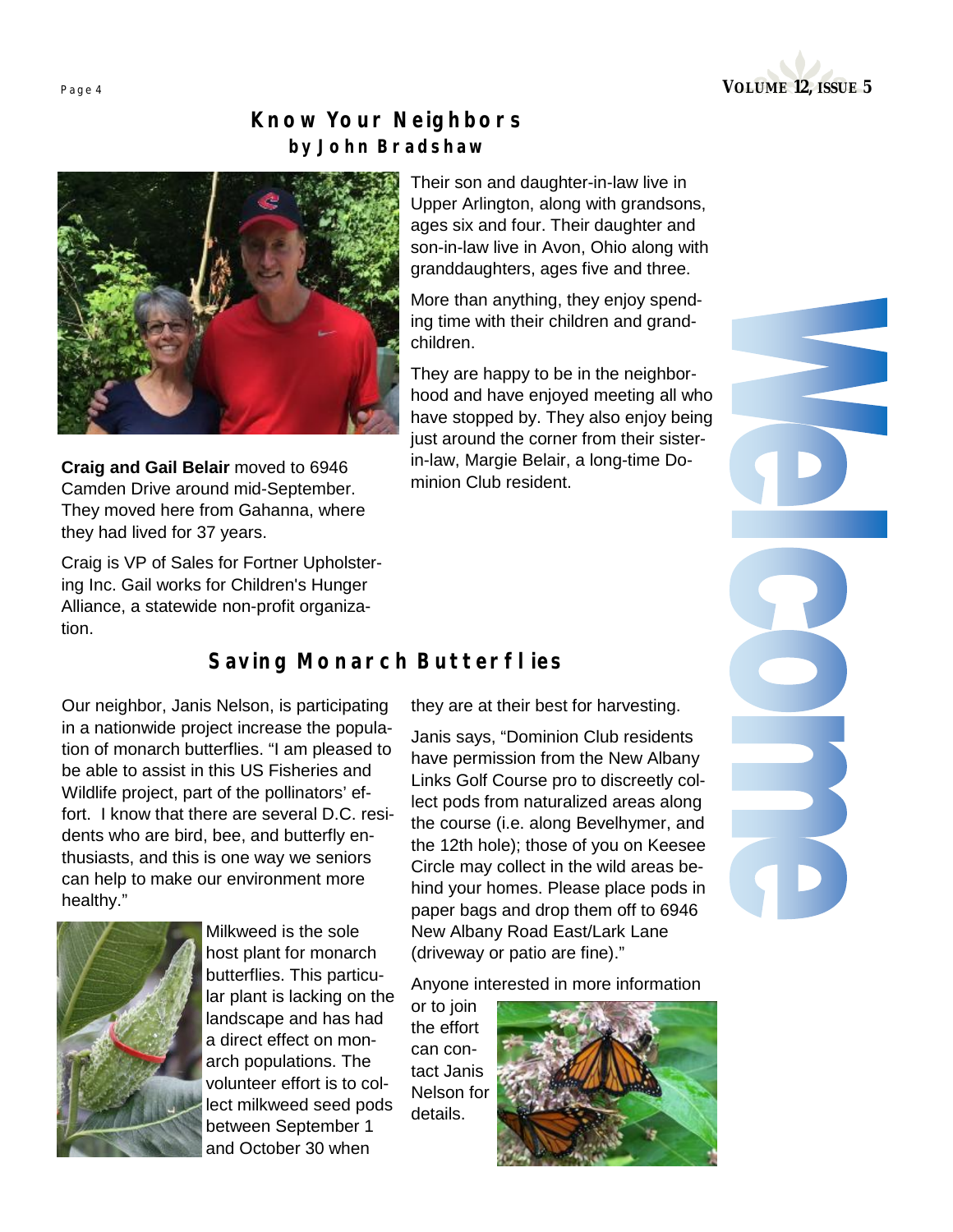

### *A History of Sweetest Day*

**Sweetest Day**, October 15 this year, is a holiday celebrated in the Midwestern United States, and parts of the Northeastern United States, on the third Saturday in October. It is a day to share romantic deeds or expressions. 11 states and parts of two states observe Sweetest Day: Texas, Illinois, Indiana, Kentucky, Michigan, Minnesota, Missouri, North Dakota, Ohio, South Dakota, Wisconsin, West Virginia and areas of both New York and Pennsylvania west of the spine of the Appalachian Mountains..

The first Sweetest Day was on October 10, 1921 in Cleveland. The Cleveland *Plain Dealer's* October 8, 1922 edition, which chronicles the first Sweetest Day in Cleveland, states that the first Sweetest Day was planned by a committee of 12 confectioners chaired by candy maker C. C. Hartzell. *The Sweetest Day in the Year Committee* distributed over 20,000 boxes of candy to "newsboys, orphans, old folks, and the poor" in Cleveland, Ohio. The *Sweetest Day in the Year Committee* was assisted in the distribution of candy by some of the biggest movie stars of the day including Theda Bara and Ann Pennington.

There were also several attempts to start a "Sweetest Day" in New York City, including a declaration of a Candy Day throughout the United States by candy manufacturers on October 8, 1922. In 1927, *The New York Times* reported that "the powers that determine the nomencla-



ture of the weeks of October" decreed that the week beginning on October 10, 1927 would be known as *Sweetest Week.* On September 25, 1937, *The New York Times* reported under *Advertising News and Notes* that The National Confectioners Association had launched a "movement throughout the candy industry" to rank Sweetest Day with the nationally accepted Mother's Day, Father's Day, and St. Valentine's Day. In 1940, another Sweetest Day was proclaimed on October 19. The promotional event was marked by the distribution of more than 10,000 boxes of candy by the *Sweetest Day Committee.* The candy was distributed among 26 local charities. 225 children were given candy in the chapel at the *Society for Prevention of Cruelty to Children* on October 17, 1940. 600 boxes of candy were also delivered to the presidents of the Jewish, Protestant and Catholic Big Sister groups of New York.

Friends, family, and lovers often give each other candy, flowers, or gifts on Sweetest Day.



**Third Saturday** National Sweetest Day in October www.NationalDayCalendar.co